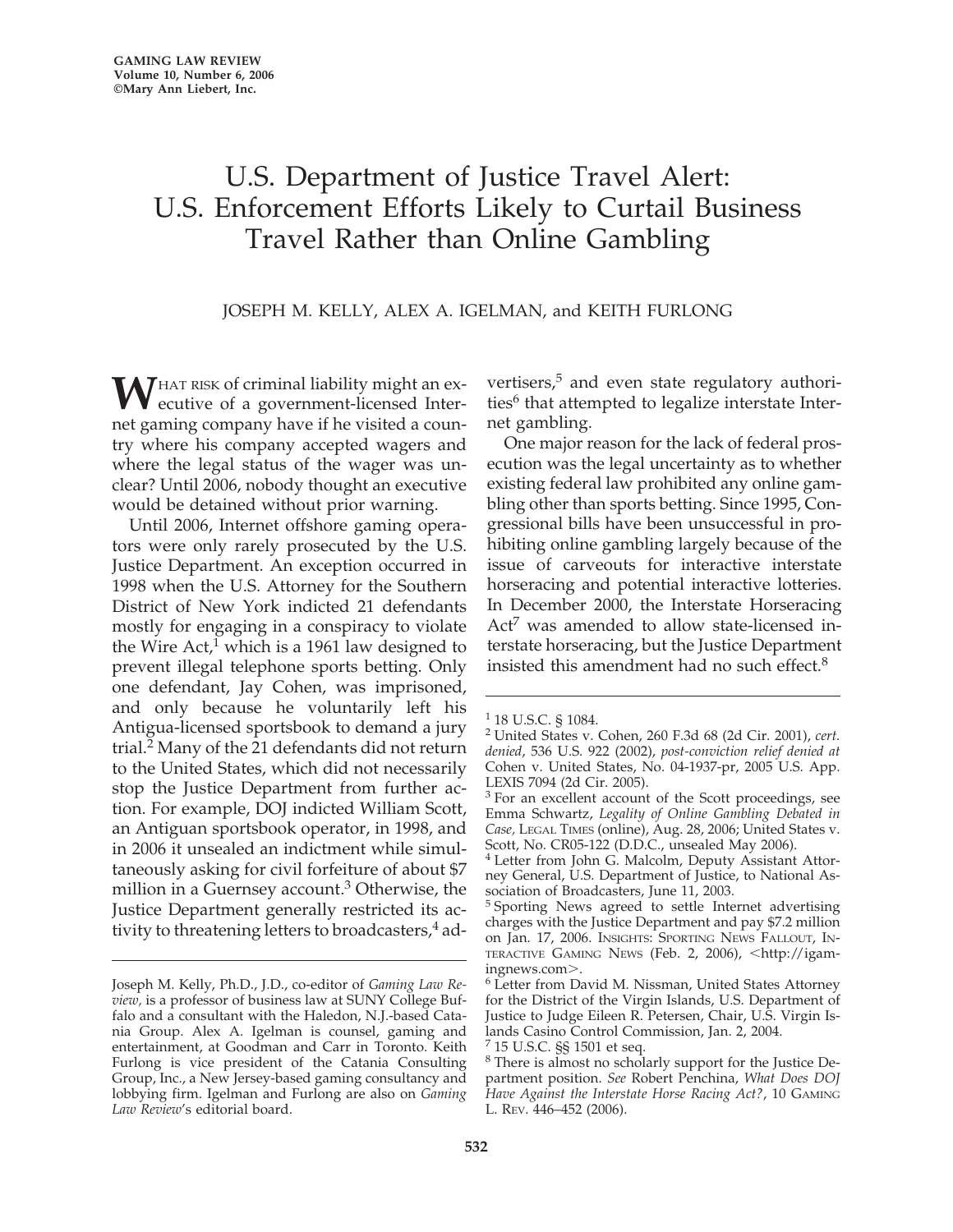Except for sporadic criminal action by states such as Wisconsin, Missouri, and Minnesota in the late 1990s, action since 2000 in states such as New York and New Jersey was limited primarily to respective civil proceedings against financial transaction providers such as Citibank or offshore sports operators. Interestingly, 49 state attorneys general supported federal prohibition of Internet gambling, which is most unusual since states are often wary of federal encroachment on their jurisdiction.<sup>9</sup> Eight states (Illinois, Indiana, Louisiana, Michigan, Nevada, Oregon, South Dakota, and Washington) had passed legislation to prohibit Internet gambling. The most extreme was a Washington state bill, $10$  which amended a state statute in 2006 to make Internet gambling, even by a punter, a Class C felony which would be similar to a sexual assault allegation. There have been few prosecutions under state statutes and the only punter to be charged was in North Dakota where he received a \$500 fine and a one-year deferred sentence.<sup>11</sup>

Thus, the lack of prosecution resulted in Internet gaming operators making a visible profile throughout the United States. Calvin Ayre, CEO of Bodog and a Canadian citizen, was featured on the cover of *Forbes* magazine as a billionaire,<sup>12</sup> and he held high-profile "marketing" Internet conferences in Las Vegas in 2004 and 2005, and scheduled another event for July 2006 with a theme of "Ignite Your Online Gaming Business." Bodog, based in Costa Rica, accepted U.S. sportsbet customers and conducted highly publicized interactive poker tournaments.

David Carruthers, CEO of Betonsports plc., a publicly traded company on the London Stock Exchange, had maintained not only an office in New York City but also campaigned publicly to have the United States pass legislation to legalize and tax Internet gambling. More significantly, Betonsports engaged in extensive advertising in the United States, $13$  including \$1 million in ads on New York City buses and advertisements at professional football games.14 About 70 to 80 percent of its business comes from U.S. customers.

Sportingbet, another London Stock Exchange publicly traded company that accepted U.S. sportsbet customers (65 to 80 percent of its

clients), also maintained a highly visible profile within the United States. Its CEO, Nigel Payne, had lobbied for a North Dakota bill that would have legalized interstate online poker.<sup>15</sup> He also publicized he would be available to comment on Internet gambling bills<sup>16</sup> and was interviewed on *60 Minutes* by Leslie Stahl on Nov. 20, 2005.

Suddenly, in the summer of 2006, David Carruthers of Betonsports and Peter Dicks, a nonexecutive CEO of Sportingbet, were arrested respectively by the U.S. government and the state of Louisiana. Carruthers was detained while stopping at a Dallas airport en route to Costa Rica and is currently freed on \$1 million bail, restricted to his hotel, and required to wear an ankle bracelet. The criminal proceedings have been continued until Jan. 22, 2007 and it is very possible he will plea bargain to some minor offense. Betonsports has publicly suspended trading on the London Sports Exchange, has stopped accepting U.S. customers pursuant to

<sup>&</sup>lt;sup>9</sup> Attorneys General for 4(9) States Seeking Congressional Help, J. Rec. Legis. Rep., Mar. 23, 2006.<br><sup>10</sup> S.B. 6613, 59th Leg. (Wash. 2006) (enacted June 7, 2006).

<sup>&</sup>lt;sup>11</sup> BRADLEY VALLERIUS, ONLINE PLAYER SENTENCED FOR IL-LEGAL GAMBLING ACTIVITY, INTERACTIVE GAMING NEWS (Aug. 15, 2003), <http://igamingnews.com>.

<sup>&</sup>lt;sup>12</sup> Matthew Miller, *Catch Me If You Can*, FORBES, Mar. 27, 2006, at 112–125.

<sup>13</sup> Matthew Goodman & Dominic Rushe, *Dangerous game*, SUNDAY TIMES (London), July 23, 2006, Business at 5. "'They were running everything but a dog and pony show to promote that company,' said another U.S. gam-

bling source." *Id*.<br><sup>14</sup> It "disseminated advertising throughout the United States which falsely stated that Internet and telephone gambling on sporting events and contests was 'legal and licensed.'" United States v. Betonsports plc., No. 4:06-cr-00337-CEJ-MLM-1, at ¶ 26 (E.D. Mo. June 1, 2006) (indictment).

<sup>&</sup>lt;sup>15</sup> The Justice Department letter to the North Dakota attorney general stating the bill would violate federal law may have been the factor most responsible for the bill's defeat. *See* Letter from Laura Parsky, Deputy Assistant Attorney General, U.S. Department of Justice, to Wayne Stenehjem, Attorney General, State of North Dakota, Mar. 7, 2005.

<sup>16</sup> *Need a Source? Sportingbet PLC's CEO Nigel Payne available to comment on proposed Congressional commission on online gambling,* P.R. NEWSWIRE U.S., Apr. 27, 2006. "Sportingbet . . . won the 2005 eGaming Award for best U.S.-focused company with its flagship brand sportsbook.com." *Id*.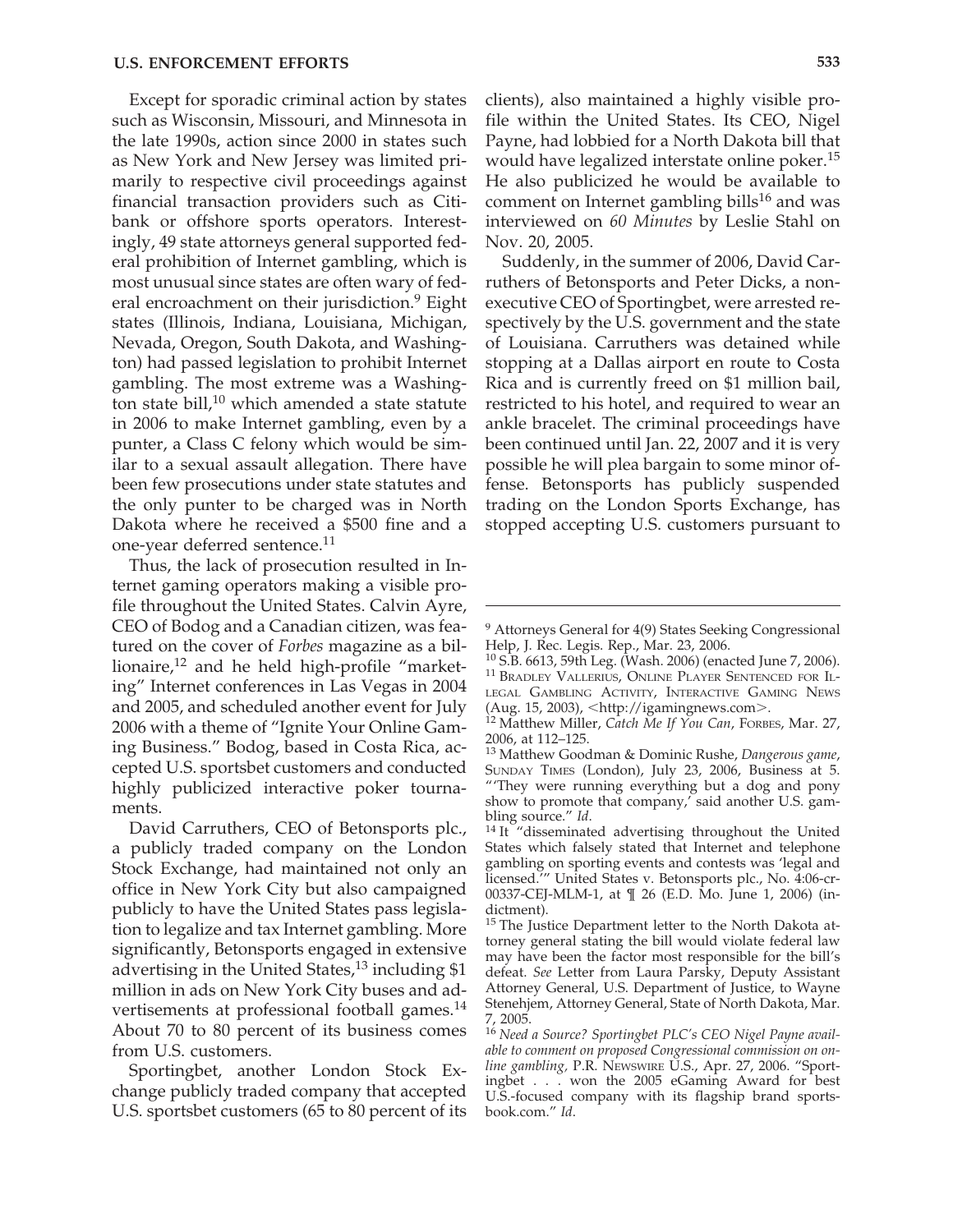a federal U.S. court order, and has fired Carruthers.<sup>17</sup>

The indictment by the U.S. Attorney for the Eastern District of Missouri listed as defendants Carruthers along with 10 other individuals and four corporations. It was filed on June 1, 2006, but not unsealed until July 17, 2006. The 22-count indictment includes violations of the Wire Act<sup>18</sup> as well as numerous other crimes such as tax evasion and racketeering. What is most remarkable is that Carruthers is barely mentioned in the 26-page indictment. Instead, the real target seems to be Gary Kaplan, a mysterious bookie with a long history of gambling convictions and an early involvement in the establishment of Betonsports. Carruthers had been extradited to Missouri from Texas. By late September, BetonSports and the U.S. Justice Department reportedly were close to completing a settlement that would resolve all criminal and civil charges.19

Unlike the highly visible Carruthers, Peter Dicks of Sportingbet has no experience in gambling. As a non-executive CEO, his background was in deal making and venture capital. While traveling to the United States on business unrelated to gambling, he was arrested in New York City pursuant to a Louisiana warrant. Dicks is free on \$50,000 bail and is contesting extradition to Louisiana, claiming, inter alia, that he had not been to Louisiana for over 20 years. In mid-September, Dicks resigned from the company and returned to the United Kingdom. Governor George Pataki refused to extradite him to Louisiana because Dicks had not been in Louisiana for over 20 years.<sup>20</sup> The specific Louisiana statute states in relevant part:

E. Whoever designs, develops, manages, supervises, maintains, provides, or produces any computer services, computer system, computer network, computer software, or any server providing a Home Page, Web Site, or any other product accessing the Internet, Word Wide Web, or any part thereof offering to any client for the primary purpose of the conducting as a business of any game, contest, lottery, or contrivance whereby a person risks the loss of anything of value in order to realize a profit shall be fined not more than twenty thousand dollars, or imprisoned with or without hard labor, for not more than five years, or both. $21$ 

Louisiana law enforcement denies that there is any present federal connection and that the prosecution is separate from that of Carruthers. Louisiana authorities also state there were warrants issued for other as-yet unnamed Sportingbet executives.<sup>22</sup> The attorney general of Louisiana was unaware of the warrant, which was the responsibility of state police.<sup>23</sup> While Louisiana has widespread licensed casino gambling and slot machine operations (four landbased and 12 riverboat casinos), it also has a reputation for corruption. It is uncertain whether any state Internet gambling legislation might be in violation of the dormant Commerce Clause of the U.S. Constitution.24

What impact might these arrests have on online gambling? First, Betonsports may be irreparably harmed,25 and it is reported that

<sup>&</sup>lt;sup>17</sup> "'Clearly, while he remains in custody of the U.S. government, he is unable to perform his duties,' the company said in a statement." *BetonSports PLC removes David Carruthers as CEO following arrest in United States,* A.P., July 25, 2006.<br><sup>18</sup> 18 U.S.C. § 1084.

<sup>&</sup>lt;sup>19</sup> Robert Patrick, *BetonSports is negotiating a settlement*, St. Louis Post-Disparch, Sept. 20, 2006, at C1.

 $20$  Dicks' attorney stated, "It is very unusual for a governor to overturn a warrant so it appears he listened to our argument that Mr. Dicks has not committed any crime in Louisiana." Andrew Ward, *Sportingbet chairman resigns as U.S. court lets him go home*, FIN. TIMES (London), Sept. 15, 2006, at 19.

 $21$  LA. REV. STAT. ANN. § 14:90(3)(E) ("Gambling by Computer").

 $22$  "A spokesman for the Louisiana State Police stated that 'the investigations aren't related.' A spokesman for the Louisiana State Police stated that other warrants have been issued, but he 'declined to name any of the other individuals charged,'" Lilly Vitorovich, *Sportingbet Trading in U.S. after Dicks' Arrest*, DOW JONES INT'L NEWS, Sept. 8, 2006. <sup>23</sup> Andrew Ward, *Gambling cases are not connected: The ar-*

*rest of the Sportingbet chairman this week is not directly linked to BetonSports*, FIN. TIMES (London), Sept. 11, 2006, Companies UK at 18.

 $24$  Joseph Kelly has asserted since 1999 that state regulation of the Internet may be in violation of the dormant Commerce Clause. *See* Joseph M. Kelly, Internet Gam-<br>bling Law, 26 Wm. MITCHELL L. REV. 117, 170–171 (2000).  $25$  It was reported that Betonsports employees have sold customer lists to other operators and that its players are attempting a class action suit against Betonsports. Jim Armitage, *Betonsports client data 'for sale'*, EVENING STANDARD (London), Sept. 15, 2006, at 30.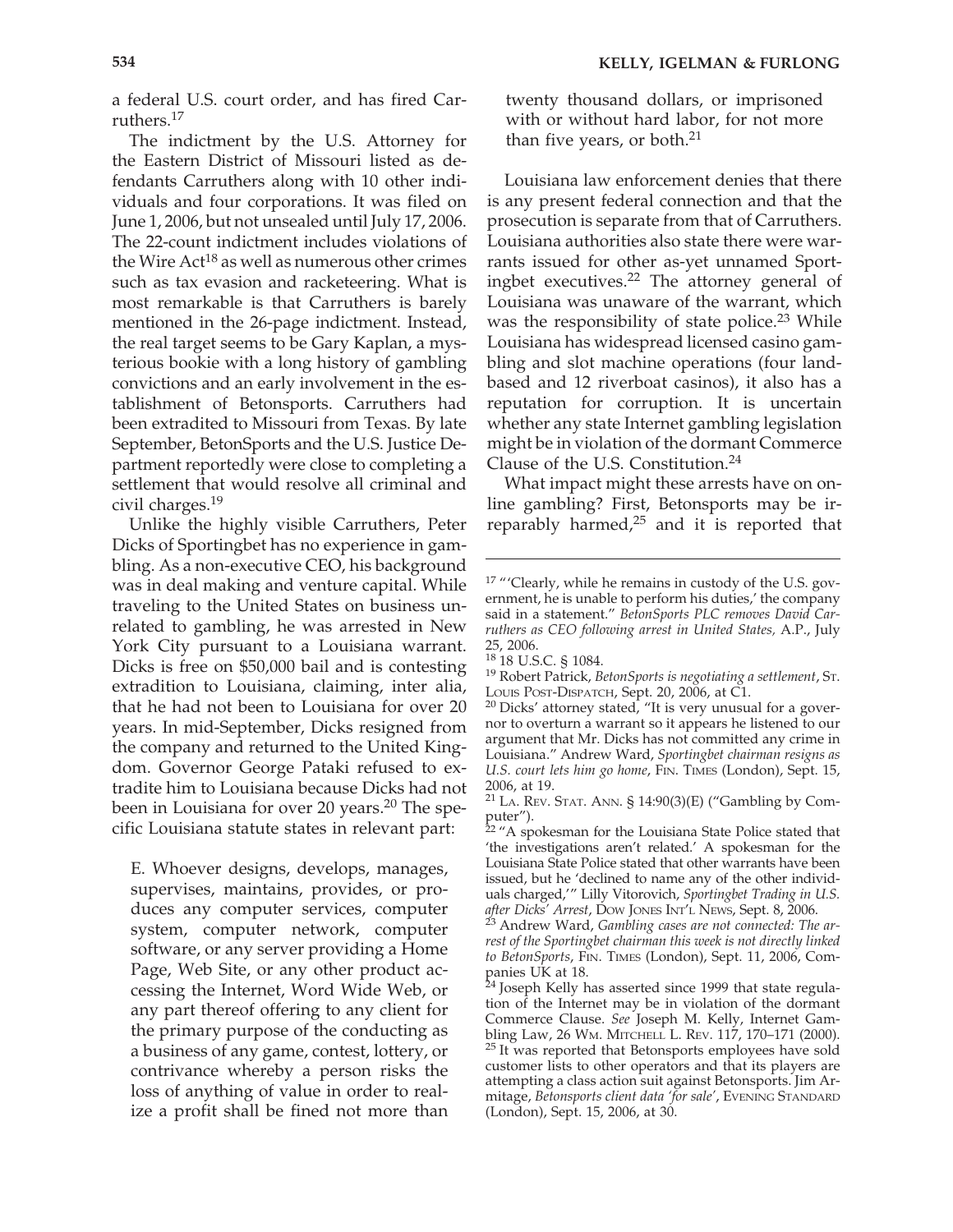investors may be suing the company that performed due diligence for Betonsports' listing on the London Stock Exchange.<sup>26</sup> Sportingbet has resumed trading on the LSE, but Louisiana police have indicated the investigation is ongoing and "focusing on Sportingbet."27 Bodog suddenly canceled its Las Vegas online gaming marketing conference one week before it was scheduled. Other online operators have scaled down their U.S. advertising or eliminated the taking of bets from the United States. Continent 8 Technologies plc, an Internet supplier that is 40-percent owned by the Mohawks of Kahnawá:ke, Canada, decided to delay its IPO $^{28}$  on the London Stock Exchange.

The French government, through at least 10 police officers, perhaps inspired by the United States, has arrested two executives of the Austrian company BWIN. Unlike the United States, the executives were arrested for violation of French legislation that only permits wagering by licensed monopolies.<sup>29</sup> BWIN, a publicly traded company, has suspended its trading on the Vienna Stock Exchange. The executives were arrested in France while publicizing an agreement with a French soccer team. Most experts speculate the arrest was a result of pressure brought by Francaise des Jeux, which operates the national lottery, soccer (football) pools, and scratch cards, and by Pari Mutuel Urbain, which has a monopoly on horse race betting. In fact, a Francaise des Jeux spokesperson stated: "We are doing exactly the same as the authorities in the U.S. who arrested the British executives."<sup>30</sup> There are also rumors that Partoche and Berriere, two land-based French casino companies, had pressured French law enforcement to take action against BWIN, perhaps because they were denied approval to "land online versions of their casino products."31

Apparently a French magistrate had been investigating alleged illegal Internet wagering since November 2005 and Pari Mutuel Urbain and Francaise des Jeux had filed a complaint against BWIN in April 2005. By mid-September 2006, BWIN had also been prohibited from accepting sports bets in the German states of Saxony, Hesse, and Bavaria.32 The two executives were kept in jail over the weekend and released on EUR 300,000 each and informed by the

French magistrate that they could be imprisoned for up to three years if convicted for violating French gaming laws.

Unlike the United States, France is subject to the laws of the European Community. The Gambelli decision<sup>33</sup> had prohibited memberstate discrimination concerning licensed wagering in other member countries without a good reason. While *Gambelli* left uncertain what constitutes a "necessary and not discriminatory" reason, the EU Internal Market Commission had in April 2006 investigated seven member states as possibly engaging in impermissible discrimination concerning gaming services.<sup>34</sup> By mid-September, the European Commission announced it was scrutinizing France and seven other states for impermissible gaming discrimination. A spokesperson for the EU Market Commission, while refusing to comment directly on the arrest of the two executives, stated: "You cannot say to Operator A, which happens to be a state monopoly making a lot of money, 'Yes, you can do this,' and then tell Operator B, which is in the private sector, that it cannot do the same thing."35

Unlike France and the United States, Canada has taken no action against offshore operators.

Canada's gambling laws are entrenched in the Criminal Code of Canada and most

<sup>26</sup> *BetonSports' shareholders threatening to sue advisors*, AFX

INT'L FOCUS, Aug. 13, 2006. <sup>27</sup> Andrew Ward, *Dicks Decision Balance*, FT.COM, Sept. 22, 2006.

<sup>28</sup> Don MacDonald, *Mohawks' gamble delayed: Volatile industry; U.S. government crackdown feared*, GAZETTE (Montreal), Aug. 1, 2006, at A1.

<sup>29</sup> Adam Sage, *Number up for gaming executives, says French state lottery*, TIMES (London), Sept. 16, 2006, Business at 53. <sup>30</sup> *French police arrest heads of Austria's BWIN for allegedly marketing online gambling,* A.P., Sept. 15, 2006.<br><sup>31</sup> Chris Krafcik, French authorities nab BWIN execs,

INTERACTIVE GAMING NEWS (Sept. 15, 2006), <http://igamingnews.com>; ROB VAN DER GAAST, BWIN EXECS MAKE BAIL, SCHEDULED TO APPEAR IN COURT TUESDAY, INTERAC-TIVE GAMING NEWS (Sept. 18, 2006), <http://igam-

ingnews.com>.<br><sup>32</sup> *Id.* 33 Case C-243/01, Tribunale di Ascoli Piceno (Italy) v. Gambelli, 8 GAMING L. REV. 43 (2004) (E.C.J. Nov. 6, 2003). <sup>34</sup> EU ready to get tough on member states over gambling re-

*strictions*, AGENCE FRANCE PRESS, Sept. 18, 2006. <sup>35</sup> Eric Pfanner, *Private-public clash on gambling; Detention of executives seen as move to protect state revenue*, INT'L HER-ALD TRIB., Sept. 19, 2006, Finance at 12.